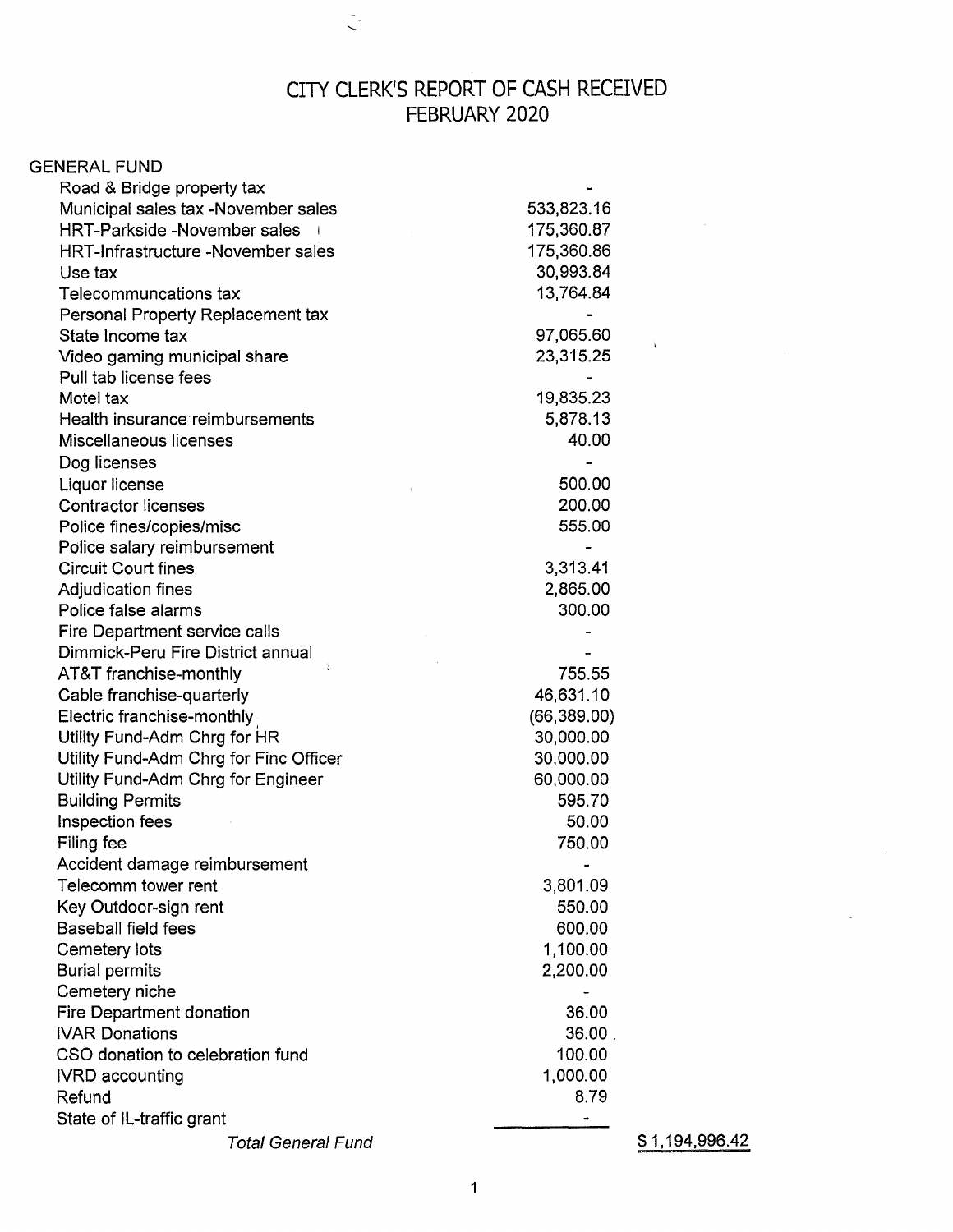## CITY CLERK'S REPORT OF CASH RECEIVED FEBRUARY 2020

 $\hat{r}$ 

| POLICE DRUG ENFORCE/IMPOUND/EQUIP FUND |            |                  |
|----------------------------------------|------------|------------------|
| Drug fine/forfeiture income            | 1,612.00   |                  |
| Impound fees                           | 3,525.00   |                  |
| Other revenue                          | 802.00     |                  |
| <b>Total Police Drug/Impound Fund</b>  |            | 5,939.00<br>S    |
| <b>INSURANCE FUND</b>                  |            |                  |
| General Fund-flexpay PR deductions     | 3,521.50   |                  |
| Utility Fund-HRA reimbursements        | 4,390.63   |                  |
| <b>General Fund-HRA reimbursements</b> | 12,178.67  |                  |
| Utility Fund-Jan/Feb funding           | 69,776.42  |                  |
| General Fund-Jan/Feb funding           | 182,356.68 |                  |
|                                        |            | 272,223.90<br>\$ |
|                                        |            |                  |
| <b>GARBAGE FUND</b>                    |            |                  |
| Accounts receivable-stickers           |            |                  |
| Yard bag stickers                      |            |                  |
| Utility receipts                       | 63,718.10  |                  |
| <b>Total Garbage Fund</b>              |            | 63,718.10<br>\$  |
| <b>MOTOR FUEL TAX FUND</b>             |            |                  |
| Motor Fuel Tax -Jan Allotment          | 32,023.11  |                  |
|                                        |            |                  |
| <b>Total Motor Fuel Tax Fund</b>       |            | 32,023.11<br>\$  |
| <b>RECREATION FUND</b>                 |            |                  |
| Program fees                           |            |                  |
| Non-resident fees                      |            |                  |
| Arts & Crafts                          |            |                  |
| <b>Total Recreation Fund</b>           |            | \$               |
|                                        |            |                  |
| TIF DISTRICT #1 FUND                   |            |                  |
| Property taxes-3rd installment         |            |                  |
| Total TIF #1 Fund                      |            |                  |
|                                        |            |                  |
| PERU INDUSTRIAL PARK TIF               |            |                  |
| Property taxes-3rd installment         |            |                  |
| <b>Total Peru Industrial Park TIF</b>  |            | \$               |
|                                        |            |                  |
| <b>NORTH PERU TIF</b>                  |            |                  |
| Property taxes-3rd installment         |            |                  |
| <b>Total North Peru TIF</b>            |            |                  |
|                                        |            |                  |

 $\sim 10$ 

 $\bar{\chi}$